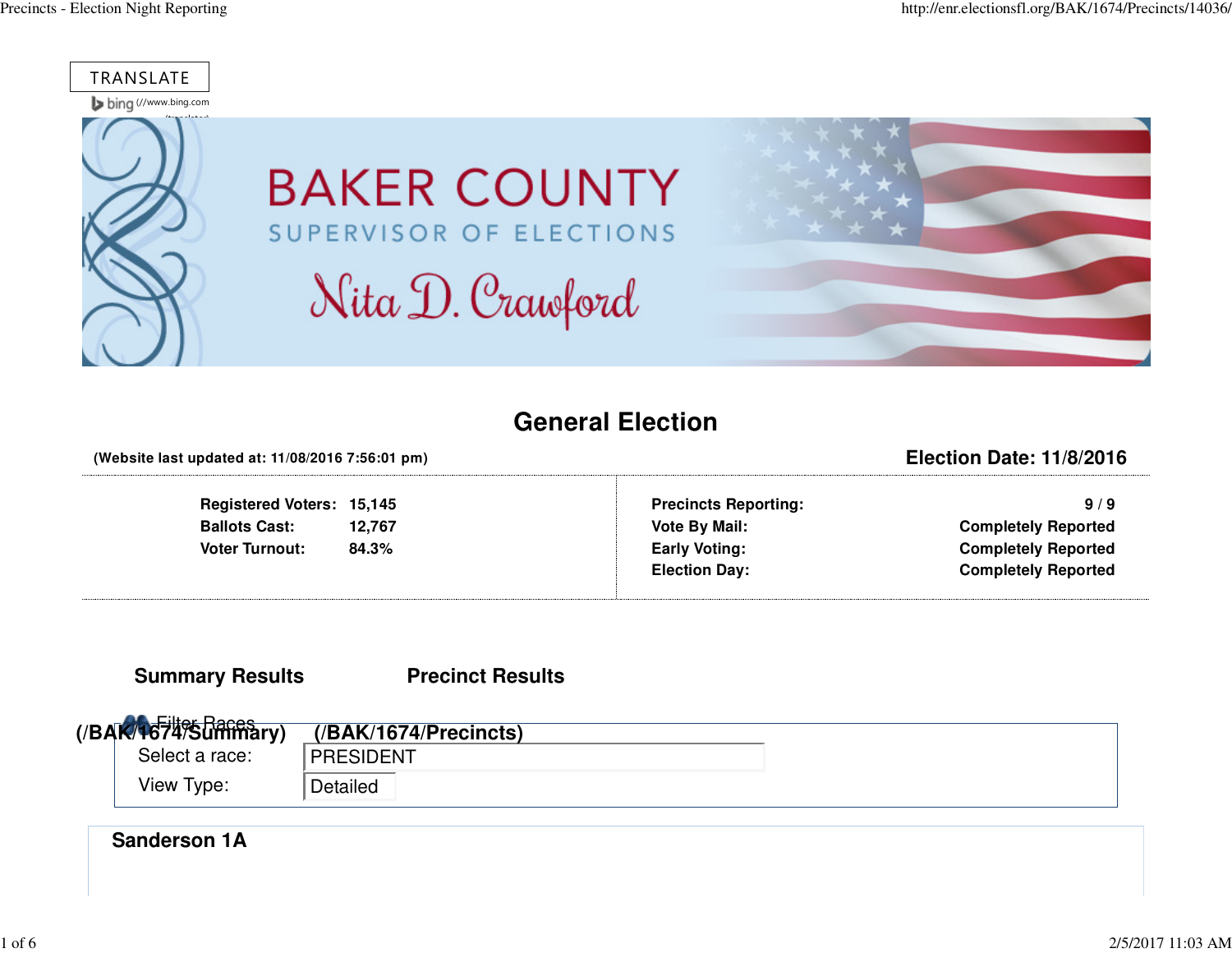| <b>Choice</b>                       | <b>Election</b><br>Day | Vote<br><b>By</b><br><b>Mail</b> | Early<br><b>Votes</b> | Provisional | <b>Total</b><br><b>Votes</b> | Percentage |
|-------------------------------------|------------------------|----------------------------------|-----------------------|-------------|------------------------------|------------|
| Donald J. Trump (REP)               | 358                    | 192                              | 727                   | $\mathbf 0$ | 1,277                        | 62.66%     |
| <b>Hillary Rodham Clinton (DEM)</b> | 297                    | 164                              | 266                   | 0           | 727                          | 35.67%     |
| <b>Gary Johnson (LPF)</b>           | 14                     | 4                                | 6                     | 0           | 24                           | 1.18%      |
| Darrell L. Castle (CPF)             |                        | $\pmb{0}$                        | 1                     | 0           | $\mathbf{2}$                 | 0.10%      |
| Jill Stein (GRE)                    | 1                      |                                  | 1                     | 0           | 3                            | 0.15%      |
| Roque (Rocky) De La Fuente (REF)    | $\mathbf 0$            | 0                                | 0                     | 0           | 0                            | $0.00\%$   |
| Write-in (NOP)                      | 3                      | $\bf{0}$                         | $\mathbf 2$           | $\mathbf 0$ | 5                            | 0.25%      |

| <b>South Macclenny 2A</b>           |                        |                                  |                              |             |                              |            |
|-------------------------------------|------------------------|----------------------------------|------------------------------|-------------|------------------------------|------------|
| <b>Choice</b>                       | <b>Election</b><br>Day | Vote<br><b>By</b><br><b>Mail</b> | <b>Early</b><br><b>Votes</b> | Provisional | <b>Total</b><br><b>Votes</b> | Percentage |
| Donald J. Trump (REP)               | 458                    | 282                              | 1,163                        | $\pmb{0}$   | 1,903                        | 77.04%     |
| <b>Hillary Rodham Clinton (DEM)</b> | 187                    | 97                               | 214                          | $\mathbf 0$ | 498                          | 20.16%     |
| <b>Gary Johnson (LPF)</b>           | 15                     | $\overline{7}$                   | 16                           | $\pmb{0}$   | 38                           | 1.54%      |
| Darrell L. Castle (CPF)             | 4                      | $\pmb{0}$                        | $\mathbf 2$                  | 0           | 6                            | 0.24%      |
| Jill Stein (GRE)                    | 3                      | $\mathbf{1}$                     | 6                            | $\pmb{0}$   | 10                           | 0.40%      |
| Roque (Rocky) De La Fuente (REF)    | $\pmb{0}$              | $\pmb{0}$                        | $\mathbf 0$                  | $\pmb{0}$   | $\pmb{0}$                    | 0.00%      |
| Write-in (NOP)                      | 4                      | 4                                | $\overline{\mathbf{z}}$      | $\pmb{0}$   | 15                           | 0.61%      |
| <b>North Macclenny 3A</b>           |                        |                                  |                              |             |                              |            |

| <b>Choice</b>         | <b>Election</b><br>Day | Vote<br>By<br><b>Mail</b> | Early<br><b>Votes</b> | Provisional | <b>Total</b><br><b>Votes</b> | Percentage |  |
|-----------------------|------------------------|---------------------------|-----------------------|-------------|------------------------------|------------|--|
| Donald J. Trump (REP) | 496                    | 327                       | 1,458                 |             | 2,281                        | 84.01%     |  |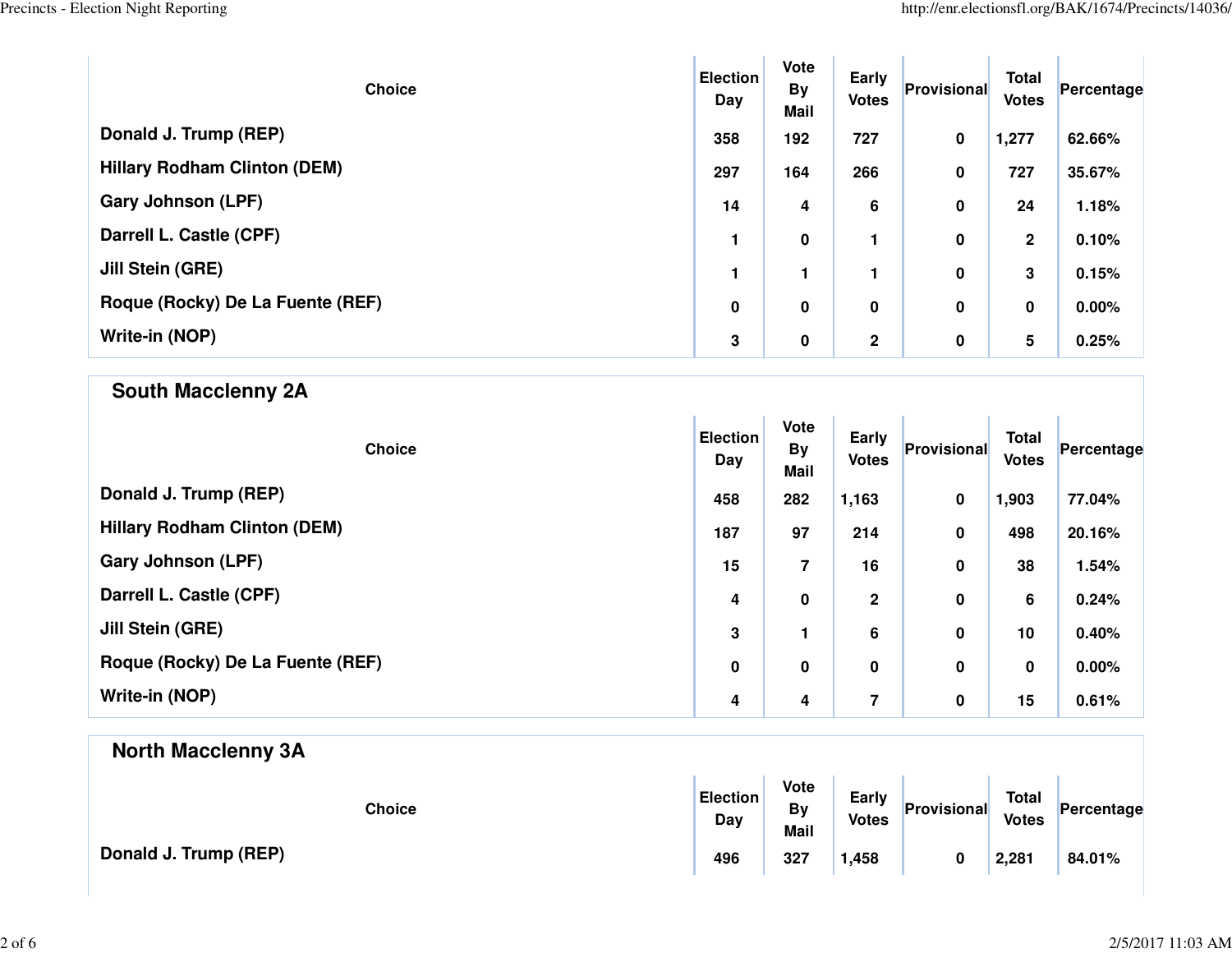| <b>Choice</b>                       | <b>Election</b><br>Day | <b>Vote</b><br><b>By</b><br><b>Mail</b> | Early<br><b>Votes</b> | Provisional | <b>Total</b><br><b>Votes</b> | Percentage |
|-------------------------------------|------------------------|-----------------------------------------|-----------------------|-------------|------------------------------|------------|
| <b>Hillary Rodham Clinton (DEM)</b> | 114                    | 56                                      | 193                   | 0           | 363                          | 13.37%     |
| <b>Gary Johnson (LPF)</b>           | 11                     | 12                                      | 19                    | 0           | 42                           | 1.55%      |
| Darrell L. Castle (CPF)             | $\mathbf{2}$           | 0                                       | 4                     | 0           | 6                            | 0.22%      |
| Jill Stein (GRE)                    |                        | 0                                       | 4                     | 0           | 5                            | 0.18%      |
| Roque (Rocky) De La Fuente (REF)    | 1                      | 0                                       | 0                     | 0           |                              | 0.04%      |
| Write-in (NOP)                      | 6                      | $\overline{2}$                          | 9                     | 0           | 17                           | 0.63%      |

### **Baxter 4A**

| <b>Choice</b>                       | <b>Election</b><br>Day | Vote<br><b>By</b><br><b>Mail</b> | <b>Early</b><br><b>Votes</b> | Provisional | <b>Total</b><br><b>Votes</b> | Percentage |
|-------------------------------------|------------------------|----------------------------------|------------------------------|-------------|------------------------------|------------|
| Donald J. Trump (REP)               | 85                     | 13                               | 55                           | 0           | 153                          | 93.29%     |
| <b>Hillary Rodham Clinton (DEM)</b> | 4                      | $\mathbf{2}$                     | $\mathbf 2$                  | 0           | 8                            | 4.88%      |
| <b>Gary Johnson (LPF)</b>           | $\overline{2}$         | $\pmb{0}$                        | 0                            | 0           | $\mathbf{2}$                 | 1.22%      |
| Darrell L. Castle (CPF)             | $\mathbf 0$            | $\pmb{0}$                        | 0                            | 0           | 0                            | $0.00\%$   |
| Jill Stein (GRE)                    | 0                      | $\pmb{0}$                        |                              | 0           | 1                            | 0.61%      |
| Roque (Rocky) De La Fuente (REF)    | 0                      | $\pmb{0}$                        | 0                            | 0           | 0                            | 0.00%      |
| Write-in (NOP)                      | 0                      | $\pmb{0}$                        | 0                            | 0           | 0                            | 0.00%      |

## **Taylor 4B**

| <b>Choice</b>                       | <b>Election</b><br>Day | Vote<br>By<br><b>Mail</b> | Early<br><b>Votes</b> | Provisional | <b>Total</b><br><b>Votes</b> | Percentage |
|-------------------------------------|------------------------|---------------------------|-----------------------|-------------|------------------------------|------------|
| Donald J. Trump (REP)               | 188                    | 70                        | 172                   | 0           | 430                          | 88.84%     |
| <b>Hillary Rodham Clinton (DEM)</b> | 15                     | 9                         | 10                    | 0           | 34                           | 7.02%      |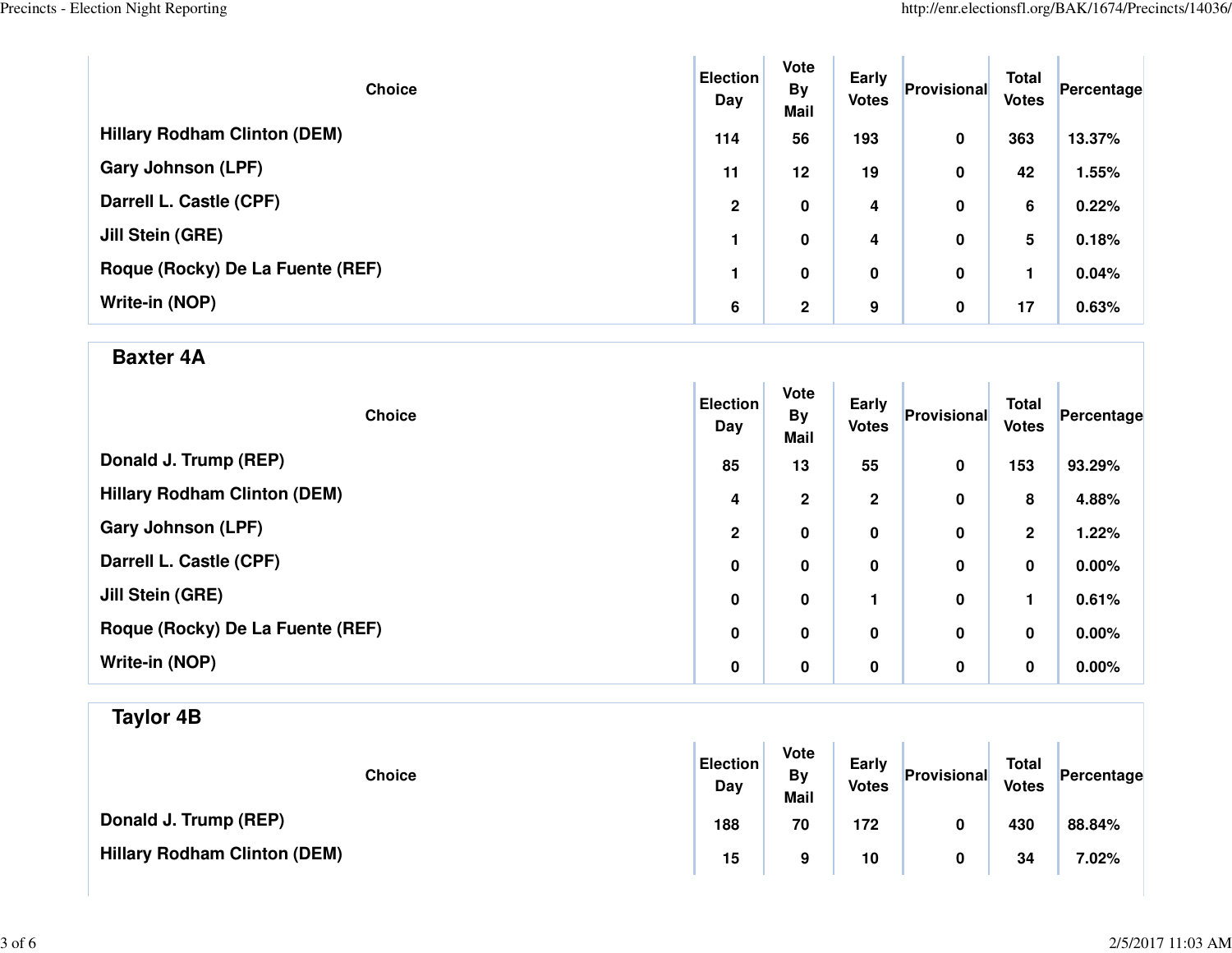| <b>Choice</b>                    | <b>Election</b><br>Day | <b>Vote</b><br><b>By</b><br><b>Mail</b> | Early<br><b>Votes</b> | Provisional | <b>Total</b><br><b>Votes</b> | Percentage |
|----------------------------------|------------------------|-----------------------------------------|-----------------------|-------------|------------------------------|------------|
| <b>Gary Johnson (LPF)</b>        | 9                      | $\mathbf{2}$                            | 6                     | 0           | 17                           | 3.51%      |
| Darrell L. Castle (CPF)          | 0                      | 0                                       | 0                     | 0           | 0                            | 0.00%      |
| Jill Stein (GRE)                 | 0                      | 0                                       | 0                     | 0           | 0                            | 0.00%      |
| Roque (Rocky) De La Fuente (REF) | 0                      |                                         |                       | 0           | 2                            | 0.41%      |
| Write-in (NOP)                   |                        | 0                                       | 0                     | 0           |                              | 0.21%      |

### **Macedonia 4C**

| <b>Choice</b>                       | <b>Election</b><br>Day | <b>Vote</b><br><b>By</b><br><b>Mail</b> | Early<br><b>Votes</b> | Provisional | <b>Total</b><br><b>Votes</b> | Percentage |
|-------------------------------------|------------------------|-----------------------------------------|-----------------------|-------------|------------------------------|------------|
| Donald J. Trump (REP)               | 266                    | 179                                     | 885                   | 0           | 1,330                        | 88.43%     |
| <b>Hillary Rodham Clinton (DEM)</b> | 27                     | 33                                      | 87                    | 0           | 147                          | 9.77%      |
| Gary Johnson (LPF)                  | 4                      | $\bf{0}$                                | 10                    | 0           | 14                           | 0.93%      |
| Darrell L. Castle (CPF)             |                        | $\mathbf 2$                             | 1                     | 0           | 4                            | 0.27%      |
| Jill Stein (GRE)                    |                        | $\bf{0}$                                | 0                     | $\pmb{0}$   |                              | 0.07%      |
| Roque (Rocky) De La Fuente (REF)    | 1.                     | $\bf{0}$                                | 1                     | 0           | $\mathbf 2$                  | 0.13%      |
| Write-in (NOP)                      | $\mathbf 2$            | $\mathbf 2$                             | $\mathbf{2}$          | 0           | 6                            | 0.40%      |

# **Cuyler 4D**

| <b>Choice</b>                       | <b>Election</b><br>Day | <b>Vote</b><br>By<br><b>Mail</b> | Early<br><b>Votes</b> | Provisional | <b>Total</b><br><b>Votes</b> | Percentage |  |
|-------------------------------------|------------------------|----------------------------------|-----------------------|-------------|------------------------------|------------|--|
| Donald J. Trump (REP)               | 240                    | 92                               | 413                   | 0           | 745                          | 91.41%     |  |
| <b>Hillary Rodham Clinton (DEM)</b> | 20                     | 11                               | 28                    | 0           | 59                           | 7.24%      |  |
| Gary Johnson (LPF)                  | 4                      | 0                                |                       | 0           | 5                            | 0.61%      |  |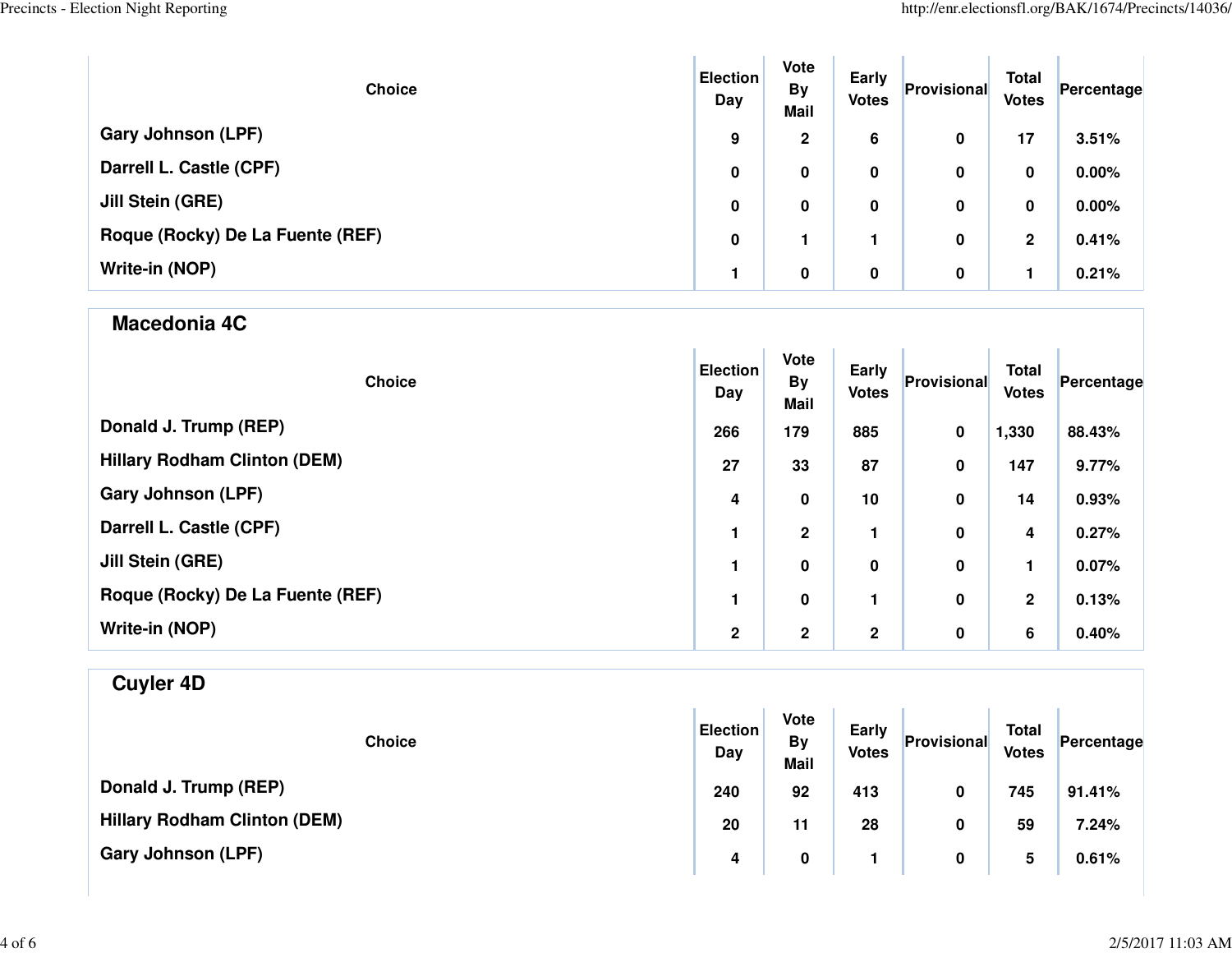| <b>Choice</b>                    | <b>Election</b><br>Day | <b>Vote</b><br><b>By</b><br><b>Mail</b> | Early<br><b>Votes</b> | Provisional | <b>Total</b><br><b>Votes</b> | Percentage |
|----------------------------------|------------------------|-----------------------------------------|-----------------------|-------------|------------------------------|------------|
| Darrell L. Castle (CPF)          | 0                      | 0                                       | 0                     | 0           | 0                            | $0.00\%$   |
| Jill Stein (GRE)                 |                        | 0                                       |                       | 0           | $\mathbf{2}$                 | 0.25%      |
| Roque (Rocky) De La Fuente (REF) | 0                      | 0                                       | 0                     | 0           | 0                            | $0.00\%$   |
| Write-in (NOP)                   |                        | $\mathbf{2}$                            |                       | 0           | 4                            | 0.49%      |

## **Glen St. Mary 5A**

| <b>Choice</b>                       | <b>Election</b><br>Day | Vote<br><b>By</b><br><b>Mail</b> | Early<br><b>Votes</b> | Provisional | <b>Total</b><br><b>Votes</b> | Percentage |
|-------------------------------------|------------------------|----------------------------------|-----------------------|-------------|------------------------------|------------|
| Donald J. Trump (REP)               | 485                    | 320                              | 1,224                 | 0           | 2,029                        | 88.26%     |
| <b>Hillary Rodham Clinton (DEM)</b> | 63                     | 55                               | 94                    | 0           | 212                          | 9.22%      |
| <b>Gary Johnson (LPF)</b>           | 8                      | 8                                | 10                    | $\pmb{0}$   | 26                           | 1.13%      |
| Darrell L. Castle (CPF)             | $\pmb{0}$              | $\mathbf 2$                      | 3                     | $\pmb{0}$   | 5                            | 0.22%      |
| <b>Jill Stein (GRE)</b>             | 4                      | $\pmb{0}$                        | 0                     | $\pmb{0}$   | 4                            | 0.17%      |
| Roque (Rocky) De La Fuente (REF)    | 0                      | 1                                | 0                     | $\pmb{0}$   |                              | 0.04%      |
| Write-in (NOP)                      | 6                      | 6                                | 10                    | $\pmb{0}$   | 22                           | 0.96%      |

## **Olustee 6A**

| <b>Choice</b>                       | <b>Election</b><br>Day | <b>Vote</b><br><b>By</b><br><b>Mail</b> | Early<br><b>Votes</b> | Provisional | <b>Total</b><br><b>Votes</b> | Percentage |
|-------------------------------------|------------------------|-----------------------------------------|-----------------------|-------------|------------------------------|------------|
| Donald J. Trump (REP)               | 97                     | 17                                      | 32                    | 0           | 146                          | 67.59%     |
| <b>Hillary Rodham Clinton (DEM)</b> | 51                     | 7                                       | 6                     | 0           | 64                           | 29.63%     |
| <b>Gary Johnson (LPF)</b>           |                        | 0                                       | 0                     | 0           |                              | 0.46%      |
| Darrell L. Castle (CPF)             | 0                      | 0                                       | 0                     | 0           | 0                            | $0.00\%$   |